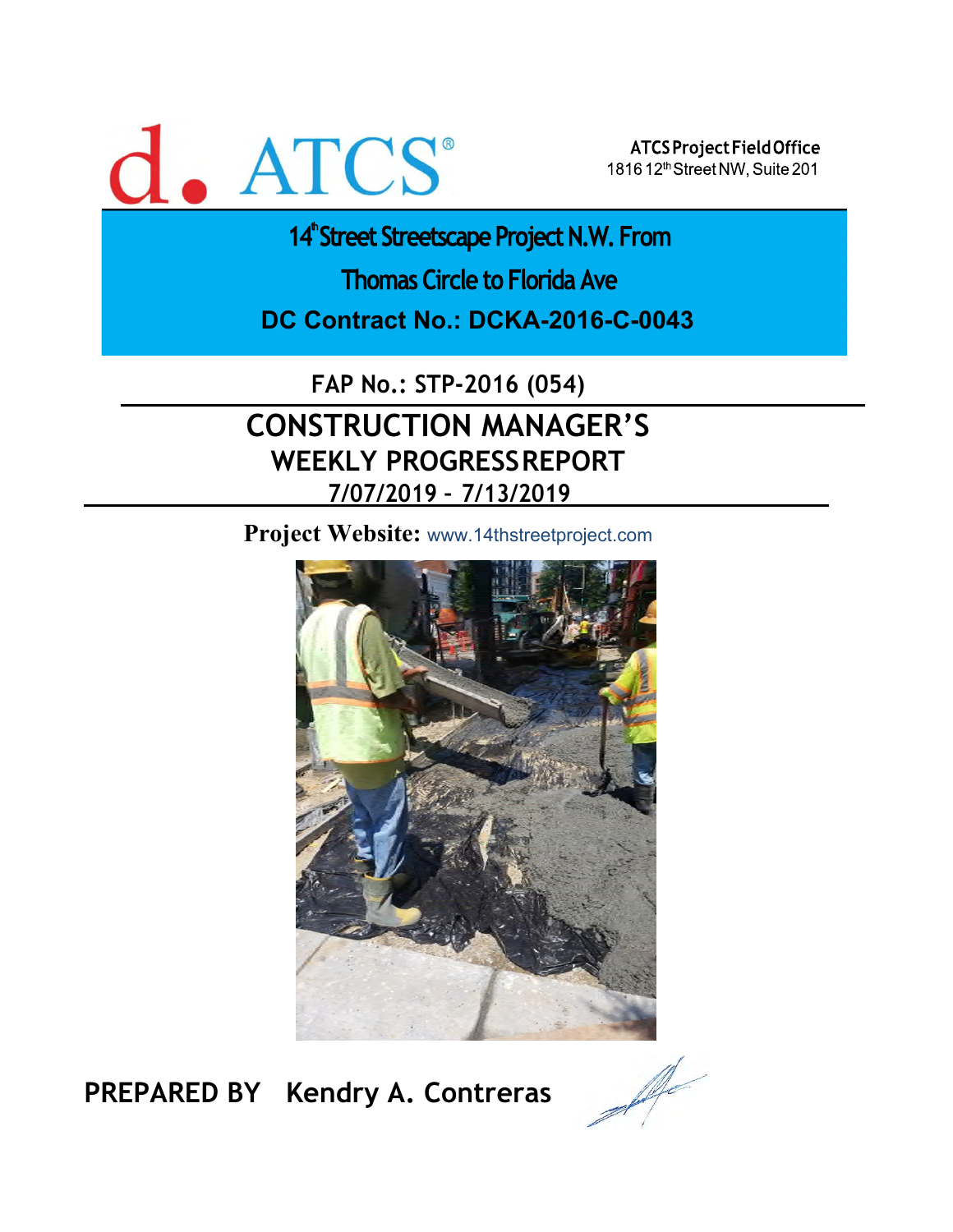# **1. EXECUTIVE SUMMARY**

### **Project Description:**

The scope of the construction work includes the followings:

- The removal and disposal of existing roadway pavement, curb and gutter and sidewalks, milling of existing asphalt pavement to the extents shown on plans.
- $\bullet$  The resurfacing of existing asphalt pavement using 2" Superpave AC surface on 14<sup>th</sup> Street between Thomas Circle and Florida Ave as shown in the plans.
- The replacement of all curbs and gutters with Granite Curbs, 12" Brick Gutter, Concrete Sidewalk, Wheelchair/Bicycle Ramps, and Cobble Stone LID Paver, Bioretention Planters as shown on the plans or as directed.
- The removal and transportation to storage yard of Existing Traffic Signals and Light Poles as shown on plans. Traffic signal relocation and equipment upgrading of Traffic Signals at all intersections of 14<sup>th</sup> Street within the project limit as shown on plans.
- Streetscaping throughout the 14<sup>th</sup> Street corridor as shown in the plans.
- The installation of traffic signing and permanent pavement markings.
- Upgrading of street lighting throughout the 14<sup>th</sup> Street corridor as shown in the plans.
- Construction and upgrading of single catch basin, double catch basin, and triple catch basin.
- Construction / Upgrading of new Watermains, Fire Hydrants
- Full Reconstruction of R Street.
- Installation of new Bus Islands and bus pads as shown on the plans and as directed.
- The installation and use of erosion and sediment control measures as required.
- Mobilization and demobilization, performance of field layout, provision and maintenance of engineer's field facilities, progress photographs, and the proper maintenance of vehicular and pedestrian traffic during construction, including provision of all required construction warning and detour signs and traffic control devices.

### **Work by Others**

The PEPCO manhole replacement or vault adjustments activities will be done by others approved by PEPCO. The ATCS CM team will coordinate all these activities with the Contractor and PEPCO.

# **2. STATUS OF CONSTRUCTION / PROGRESS SUMMARY**

### **Progress Summary:**

- 1. Omni onsite excavating and installing electrical conduits and manholes
- 2. Omni excavating and install new water main, Water service and Fire Hydrants for DC Water.
- 3. Den installing PCC Sidewalk, Granite Curb, Brick Gutter, ADA Ramps
- 4. FMCC Electrical Installing Traffic Signal Poles, Transformer Bases, Traffic Control Cabinets, and Pendent Poles
- 5. FMCC finished Bus island NB near P street NB
- 6. FMCC onsite providing MOT for Subcontractors
- 7. PEPCO Onsite relocating vaults and manholes
- 8. Resident Connection to 12" main

### **CM Community Outreach Activities**

- 1. Meeting with Business block of S and T street and  $14<sup>th</sup>$  ongoing activities,
- 2. Connected with retailers and property owners in project corridor to provide updates and address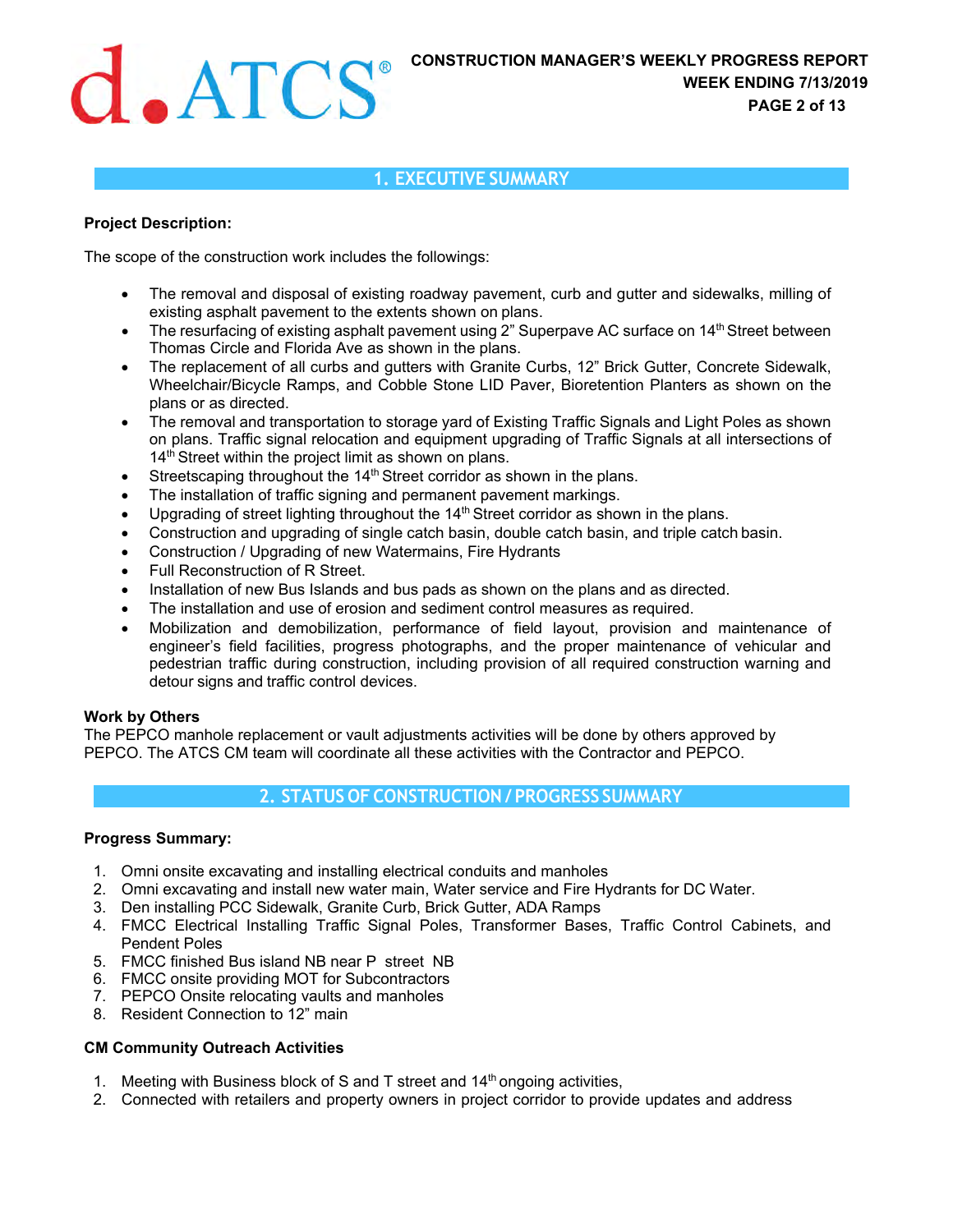

any questions or concerns. On-site meetings with property owners.

3. Project Website is up and running. Responded to email questions that came through Project Website.

### **3. ISSUES / ACTION ITEMS**

- Ongoing Issues / Items: Pepco working on conflicts (approx. 4 locations) and to give CM a report on time frame for design and corrections.
- PEPCO didn't abandoned manhole near 14<sup>th</sup> NB and P street.
- PEPCO Electrical duct bank over Water main, Pepco confirm is energized and it will require relocation
- Action Items.-

| Action | Description                                                                                                                                   | <b>Action By</b>                  | Original<br>Date        | Expected<br>Date | <b>Status</b> |
|--------|-----------------------------------------------------------------------------------------------------------------------------------------------|-----------------------------------|-------------------------|------------------|---------------|
| 001    | Address the MOT, safety issues within<br>the corridor.                                                                                        | <b>FMCC/Kevin Felix</b>           | June 5,<br>2019         | July 9,<br>2019  | Ongoing       |
| 002    | Request Clear Channel acceptance<br>documentation for the bus shelters                                                                        | <b>FMCC</b>                       | <b>June 14,</b><br>2019 | July 9,<br>2019  | Ongoing       |
| 003    | $RFI$ #15 - Confirm the pricing for the 4<br>extra poles used for temporary lighting                                                          | <b>Shaddy Abdelaal</b>            | <b>June 21,</b><br>2019 | July 5,<br>2019  | Ongoing       |
| 004    | 12" Watermain conflict. Confirm<br>responsibility party for the relocation                                                                    | <b>DDOT/Ramesh</b><br>Mirchandani | <b>June 25.</b><br>2019 | July 9,<br>2019  | Ongoing       |
| 005    | 48" Watermain conflict. Confirm the<br>condition of the conduit on top of the<br>watermain. (Provide As-Builts)                               | <b>Franck Donfack</b><br>(PEPCO)  | June 21,<br>2019        | July 9,<br>2019  | Ongoing       |
| 006    | Submittal T72R - TCP Paving Plan.<br><b>Address DDOT comments</b>                                                                             | <b>FMCC</b>                       | July 2,<br>2019         | July 9,<br>2019  | Ongoing       |
| 007    | RFI-16 - CB-25 conflict on T<br>Street review.                                                                                                | <b>Kendry Contreras</b>           | July 2,<br>2019         | July 9,<br>2019  | Ongoing       |
| 008    | RFI-16 - CB-25 conflict on T Street, test<br>pits needed.                                                                                     | <b>FMCC</b>                       | <b>June 25,</b><br>2019 | July 9,<br>2019  | Ongoing       |
| 009    | Submit RFI regarding the increase of the<br>bus island width avoiding the valve casing<br>issue south of N Street                             | <b>FMCC</b>                       | July 2,<br>2019         | July 9,<br>2019  | Ongoing       |
| 010    | Address the issues with cracked/missing<br>sidewalk sections                                                                                  | <b>FMCC</b>                       | July 2,<br>2019         | July 9,<br>2019  | Ongoing       |
| 011    | Address DC Water's issue that DEN is<br>covering their curb stops, between R and<br>T Streets.                                                | Jermaine<br>Quattlebaum           | July 2,<br>2019         | July 9,<br>2019  | Ongoing       |
| 012    | Test pit the 12" water main along<br>14 <sup>th</sup> Street north of T Street in trying to<br>determine the limits of<br>the PEPCO conflict. | <b>FMCC</b>                       | July 2,<br>2019         | July 9,<br>2019  | Ongoing       |
| 013    | Check if UFD will be fine with FMCC<br>confirming the availabilities of the<br>landscaping items 2 weeks prior to the<br>planting season      | <b>Kendry Contreras</b>           | July 5,<br>2019         | July 5,<br>2019  | Ongoing       |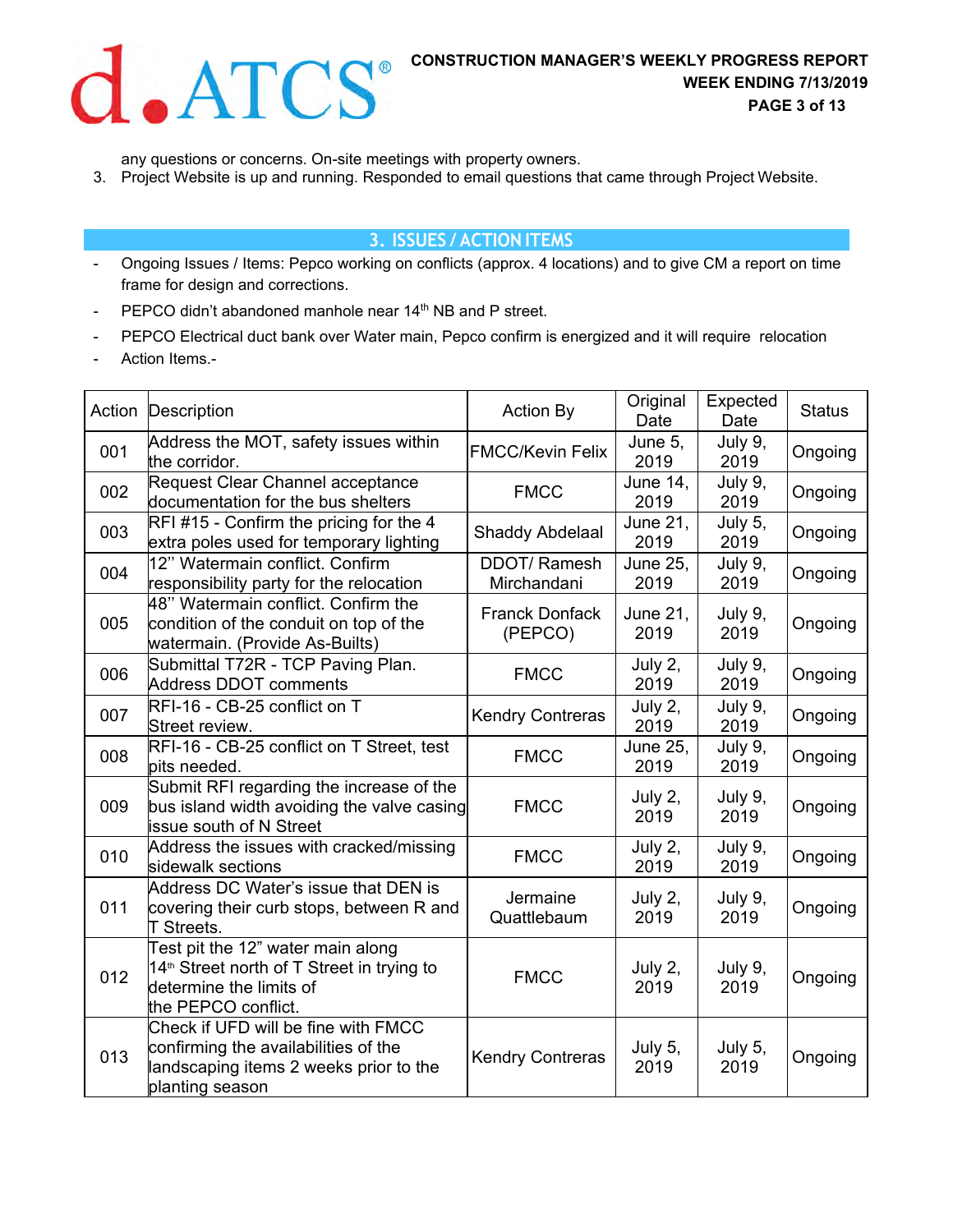| 014 | <b>FMCC</b> to write RFI documenting the<br>adjustment of 3" to the bus island curb<br>(RIA) to avoid the Pepco manhole cover      | Abdalla Elsheikh                 | July 9,<br>2019         | July 9,<br>2019         | Ongoing    |
|-----|------------------------------------------------------------------------------------------------------------------------------------|----------------------------------|-------------------------|-------------------------|------------|
| 015 | Update the status of the requested TCP<br>for water work at R Street                                                               | <b>FMCC</b>                      | July 9,<br>2019         | July 9,<br>2019         | Ongoing    |
| 016 | Research the spare conduit at SWC of<br>RIA                                                                                        | <b>PEPCO</b>                     | July 9,<br>2019         | July 9,<br>2019         | Ongoing    |
| 017 | Submittal T79R - Storm Drain<br>Interception. Revise the submittal<br>addressing CM comments.                                      | Abdalla Elsheikh                 | July 9,<br>2019         | July 9,<br>2019         | Ongoing    |
| 018 | Insert the missing valve cover at 1724<br>14 <sup>th</sup> Street NW                                                               | <b>FMCC</b>                      | July 5,<br>2019         | July 5,<br>2019         | Ongoing    |
| 019 | Omni to temporarily remove the steel<br>plates IFO Redevelopment project at<br>1716 14 <sup>th</sup> Street NW - Basin and MH Inst | Omni                             | <b>July 16,</b><br>2019 | <b>July 16,</b><br>2019 | <b>New</b> |
| 020 | Schedule a meeting with developers, CM,<br>DCRA, and FMCC.                                                                         | Jerrell Johnson                  | <b>July 16,</b><br>2019 | <b>July 16,</b><br>2019 | <b>New</b> |
| 021 | Confirm if PEPCO manhole on the SEC<br>of 14 <sup>th</sup> Street and P Street is abandoned.                                       | <b>Franck Donfack</b><br>(PEPCO) | July 16,<br>2019        | <b>July 16,</b><br>2019 | <b>New</b> |
| 022 | <b>FMCC</b> to take pictures and document<br>conditions of the building Corner of T and<br>14th Street                             | <b>FMCC</b>                      | <b>July 16,</b><br>2019 | <b>July 16,</b><br>2019 | <b>New</b> |

# **4. MEETINGS / PROJECT COORDINATION**

Progress Meeting are schedule at the Field Office every Tuesday at 10:30am

Meeting with Public space and DDOT to discuss issue with PEPCO and DC water .- action item to have a separate meeting with PEPCO to discuss situation

### **5. DAILY WORK PERFORMED**

### **Monday 7/08/2019**

**FMCC** was onsite to check maintenance of traffic devices throughout the corridor. Following check of corridor from Thomas Circle to Florida Avenue work ended for the remainder of the work day in the field.

**Omni Excavators** & **D.E.N.** canceled work for the day due to rainy weather.

All work was cancelled due to weather

## **Tuesday 7/09/2019**

**FMCC** worked at northbound 14<sup>th</sup> St where parking and travel lane were closed from S to T St for continued hardscape work. Water filled jersey barriers and pedestrian barricade were moved to 14<sup>th</sup> & P St for bus island work. worked at Southbound 14th & Rhode Island bus island installing granite curb. Material was backfilled via dump truck and followed up with Dry mix materials.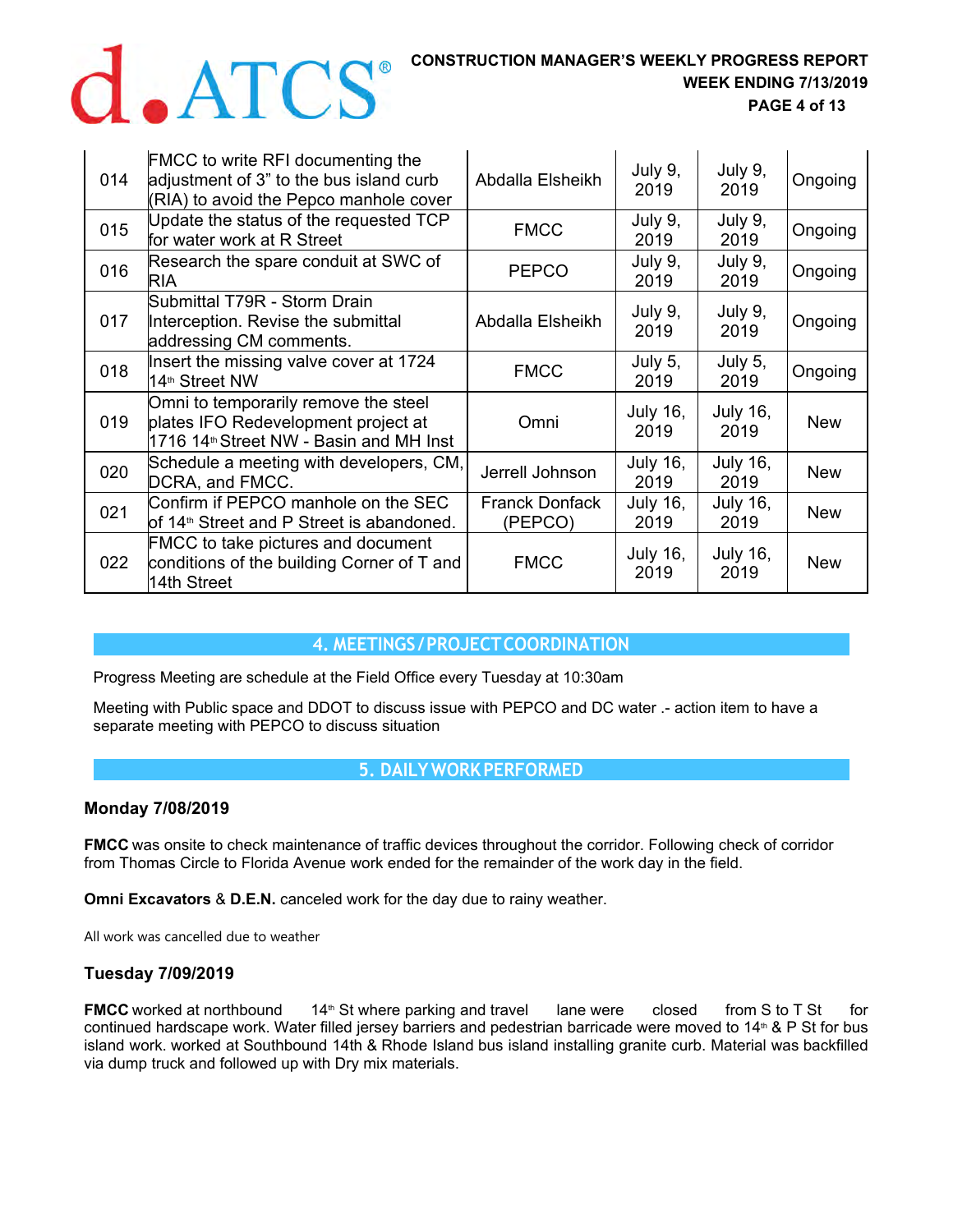

**D.E.N.** worked at 1800 block of 14<sup>th</sup> St at east side of block from 1821 to 1833 14<sup>th</sup> St including structural soil and aggregate base for tree zones, building entrance ramp, adjusted manhole and PCC sidewalk.

**Omni Excavators** continued work at 14<sup>th</sup> & R St water main installation connecting 8" and 12" ductile iron pipe and 12" gate valve at trench on southbound left travel lane.

### **Wednesday 7/10/2019**

**FMCC** worked at Southbound 14th & Rhode Island bus island installing granite curb. Material was backfilled via dump truck and followed up with Dry mix materials. worked at northbound 14th St where parking and travel lane were closed from S to T St for continued hardscape work. Water filled jersey barriers and pedestrian barricade were moved to 14th & P St for bus island work.

**D.E.N.** worked at 1800 block of 14th St at east side of block from 1833 to 1841 14th St including structural soil and aggregate base for tree zones, (1) building entrance ramp and PCC sidewalk.

**Omni Excavators** worked at NWC of 14th & P St directional bus island excavating and installing formwork for traffic signal/ pendant pole TS-16 and hand box HB-07. 34LF of 1-2" PVC from M23 to HB-07 and 23LF of 1-4" & 1-2" PVC was placed from M23 to TS-16 prior to encasement with Class B concrete

### **Thursday 7/11/2019**

**FMCC** worked at northbound 14<sup>th</sup> St where parking and travel lane were closed from S to T St for continued hardscape work. Water filled jersey barriers and pedestrian barricade were moved to  $14<sup>th</sup>$  & P St for bus island work. worked at Southbound 14th & Rhode Island bus island installing granite curb. Material was backfilled via dump truck and followed up with Dry mix materials.

**D.E.N.** worked at 1800 block of 14<sup>th</sup> St at east side of block from 1817 to 1847 14<sup>th</sup> St installing circular and straight granite curb as well as brick gutter. During demolition of granite curb rain began to fall and ponded at curb subgrade. Soft material was suggested for removal prior to dry mix placement.

**Omni Excavators** continued excavation at 14<sup>th</sup> & R St. No pipe was installed on this particular work day.

### **Friday 7/12 /2019**

**FMCC** worked at Southbound 14th & Rhode Island bus island installing granite curb. Material was backfilled via dump truck and followed up with Dry mix materials.

**Omni Excavators** worked at NWC of 14<sup>th</sup> & R St placing 8" ductile iron pipe, 8" gate valve and casing and 11- $1/4$ " bend along  $14<sup>th</sup>$  St left travel lane. M

### **Saturday 7/13/2019**

**FMCC** MOT crew closed SE corner of 14<sup>th</sup> & Rhode Island Avenue to pull cable from cable truck to terminal locations throughout intersection. MOT used manhole protection during opening and pulling of 7 conductor cable.

**FMCC** Electric Crew also installed (4) transformer bases (TS-05, TS-06, TS-08, & TS-16) and (3) 20' Tall Traffic Signal Poles from N St, RIA and P St.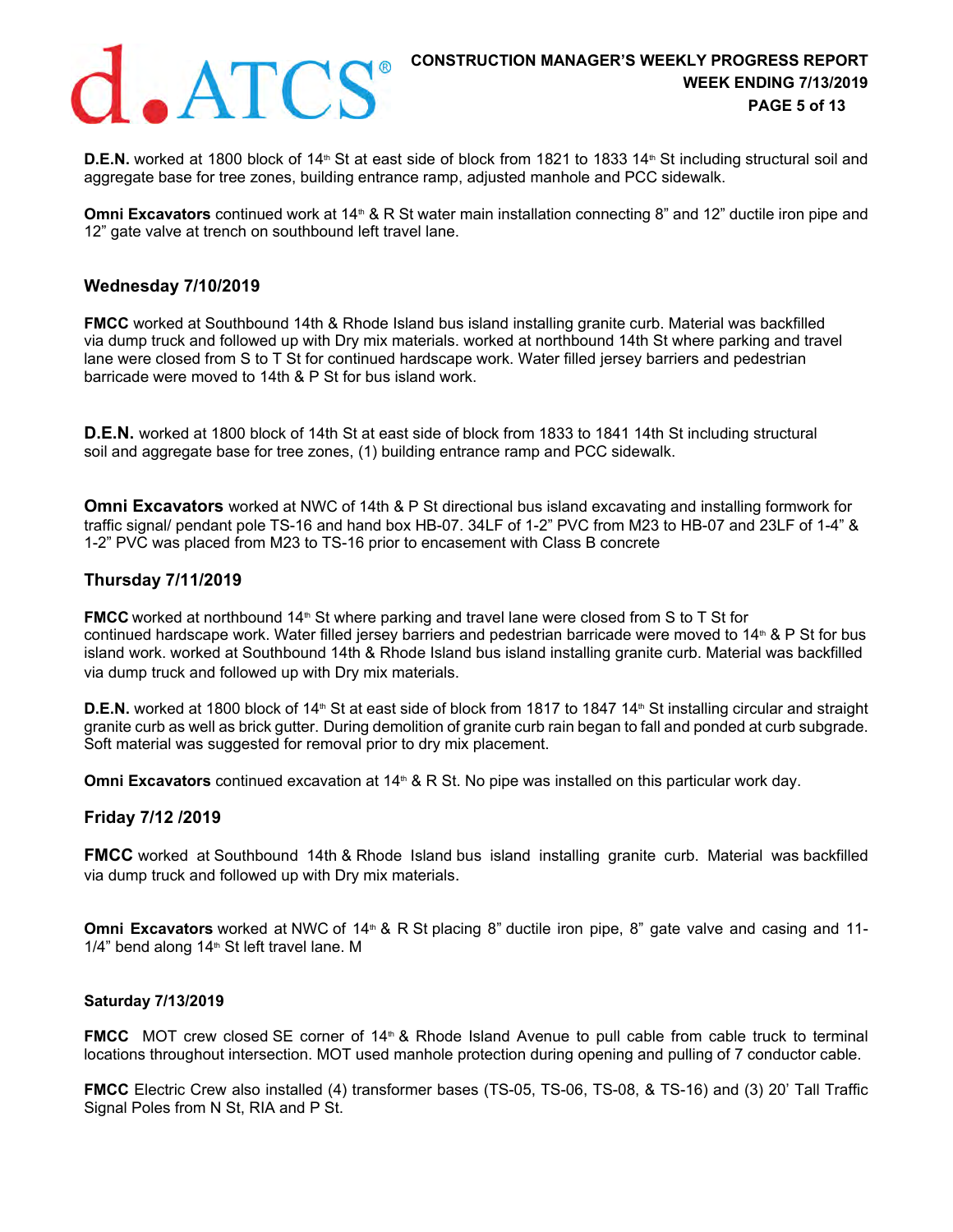

**Omni Excavators** continued excavation at 14<sup>th</sup> & R St westbound from mechanical tee. No ductile iron pipe was placed today. Excavation will continue on Monday, July 15<sup>th</sup>.

### **6. INSPECTION & MATERIAL TESTS PERFORMED**

- QA/QC was onsite preforming compaction testing of backfill and aggregate base material, Concrete Testing

### **7. RFI's / SUBMITTALS**

- Requests for Information:
	- o We have received 30 RFIs; 29 RFIs have been answered.
- Submittals:
	- o We have received 79 Submittals; 77 Submittals have been Approved, One have been returned with comments to be addressed by contractor

### **8. CHANGE ORDERS/TASK ORDERS**

- o Article 3 Letter for Bus Shelter Removal
- o Missing ITS Fiber Items
- o Missing Extra Fittings for Water Main work
- o Material cost for 4 lightpoles
- o Extended Overhead costs ( Field office, MOT)

### **9. DBE or CBE PARTICIPATION SUMMARIES**

- ATCS CBE / DBE Activity:
	- o Hayat Brown LLC.: Provided Office Engineering and Inspection support for this project.
- Fort Myer Construction Corp. DBE Activity:
	- o Omni Excavators Inc.
	- o Den United LLC.
	- o

### **10. ACCIDENTS / INCIDENT**

- 2 major Safety incidents. 1) FMCC not using proper PPE while cutting masonry 2) D.E.N. driving equipment against oncoming traffic,
- FMCC Continues to work beyond 3:30 PM Time frame without proper authorization, issue brought up in progress meeting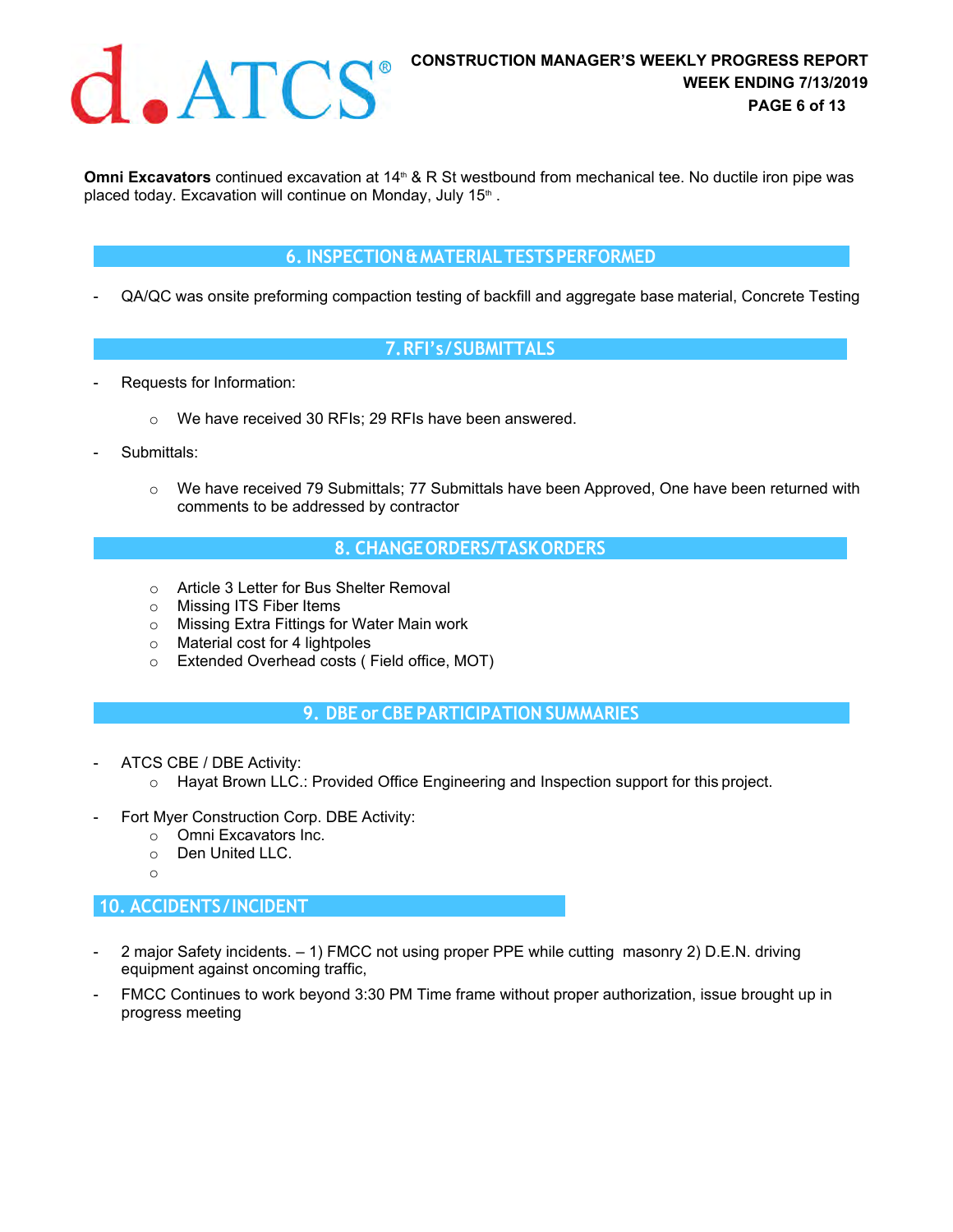

# **11. PHOTOS OF WORK PERFORMED THIS PERIOD**



Common Excavation 14<sup>th</sup> And P St.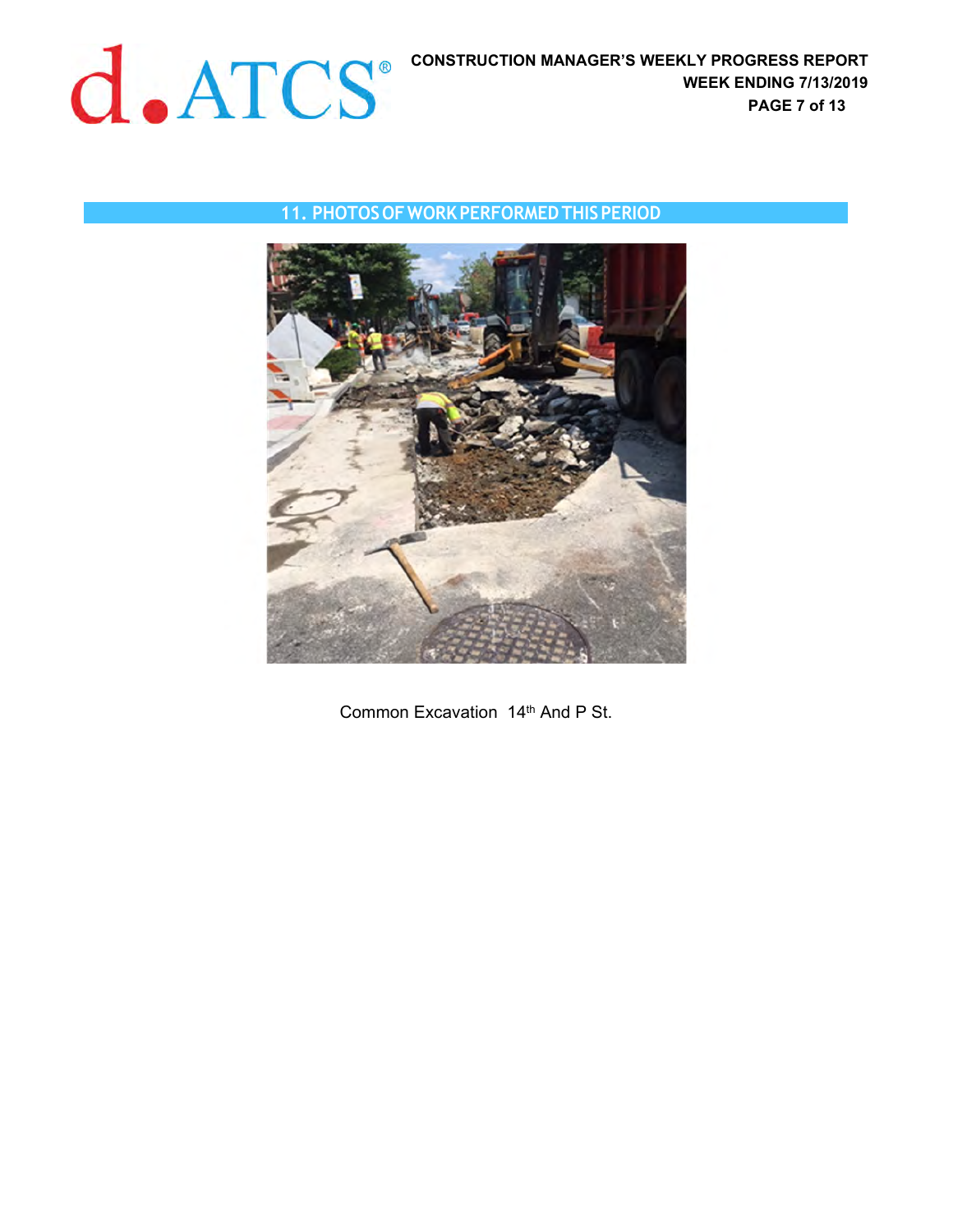

Brick gutter installation



Circular curb installation.

PCC 10 Inches Finishing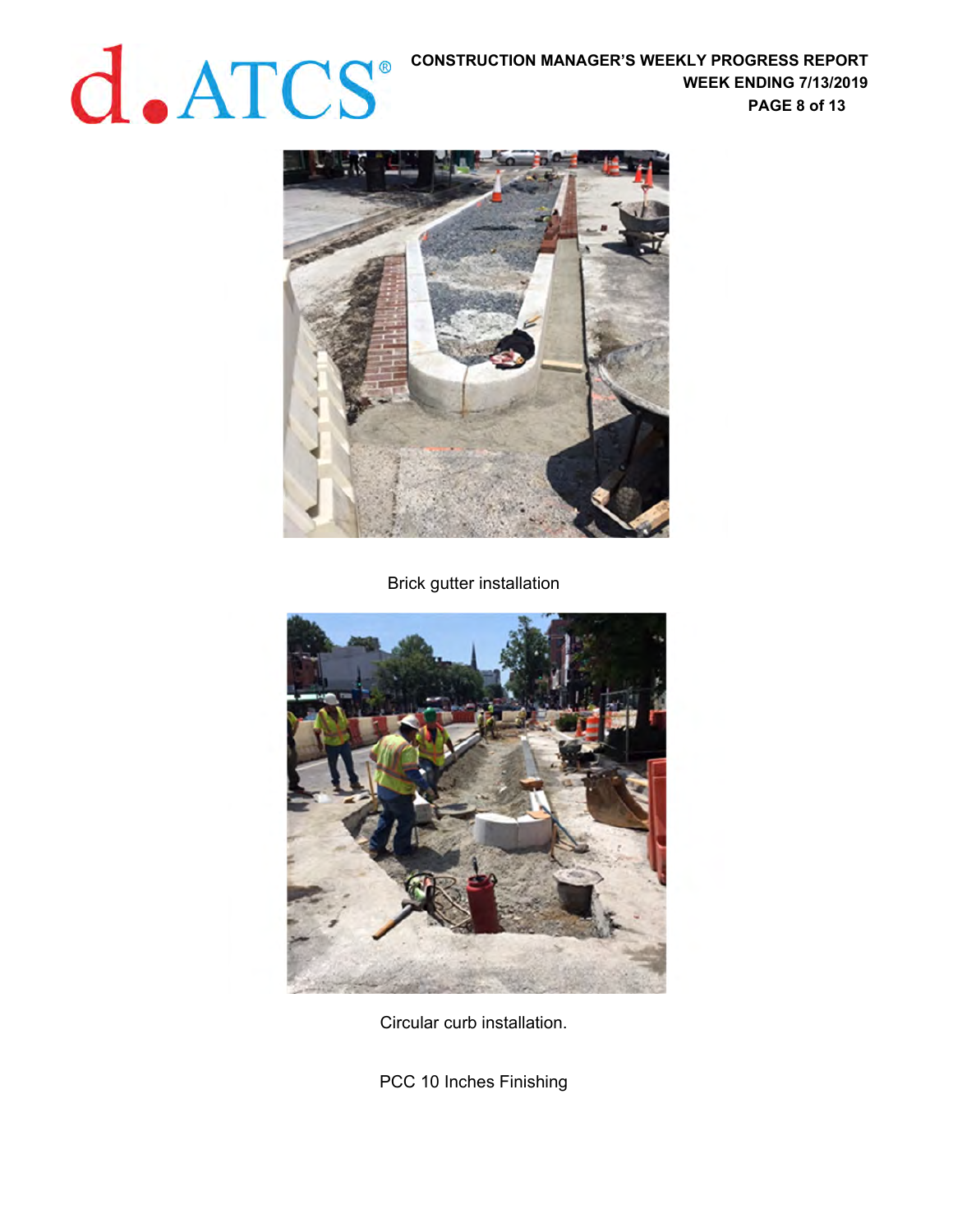

Preparation for PCC



Omni framing light pole/pendant pole TS-16 and PVC installation



Building entrance ramp placement underway at 1835.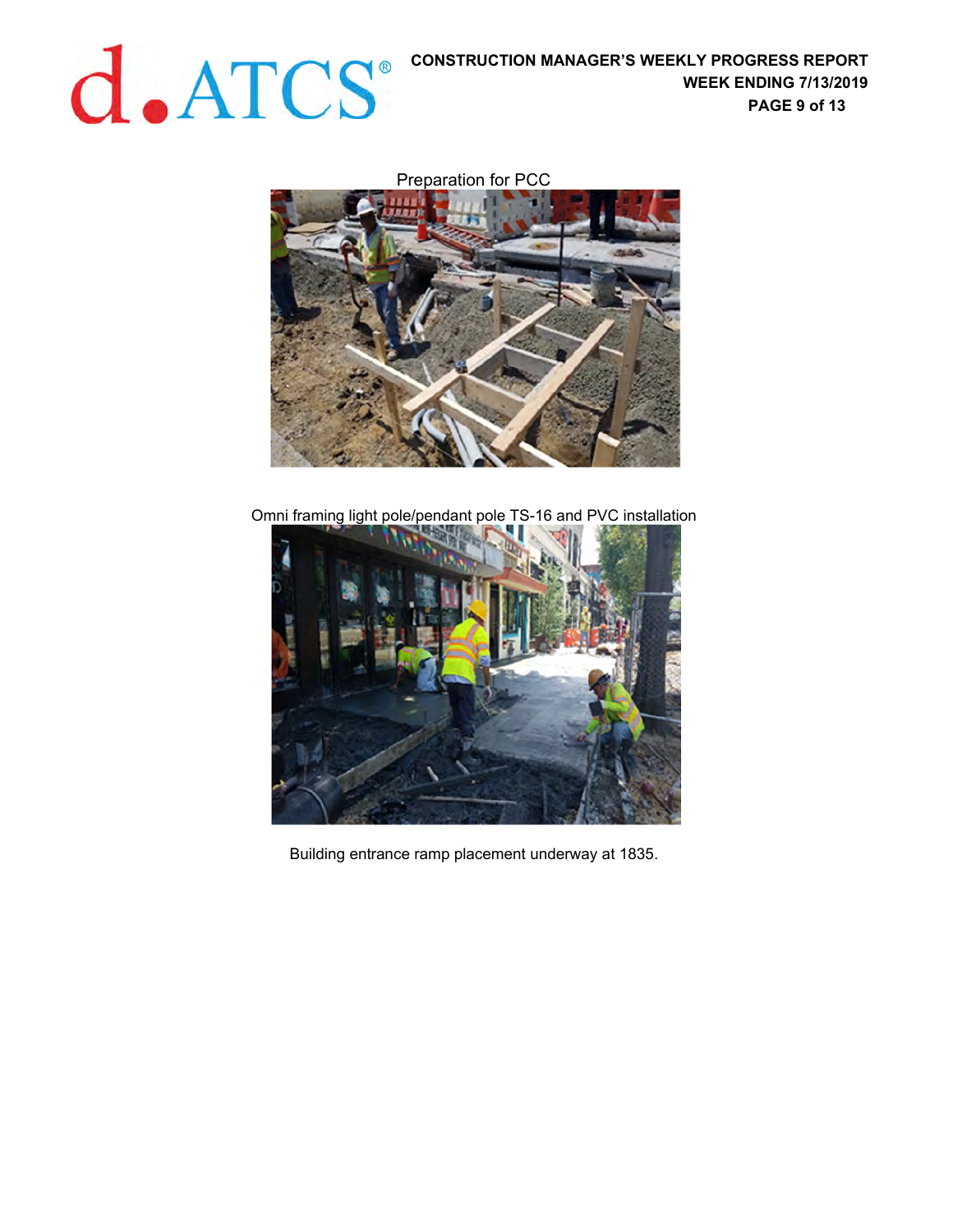**CONSTRUCTION MANAGER'S WEEKLY PROGRESS REPORT WEEK ENDING 7/13/2019**<br>PAGE 10 of 13 **WEEK ENDING 7/13/2019 PAGE 10 of 13** 



Tree zone at 1841 14<sup>th</sup> St with structural soil placement.



Granite Curb installation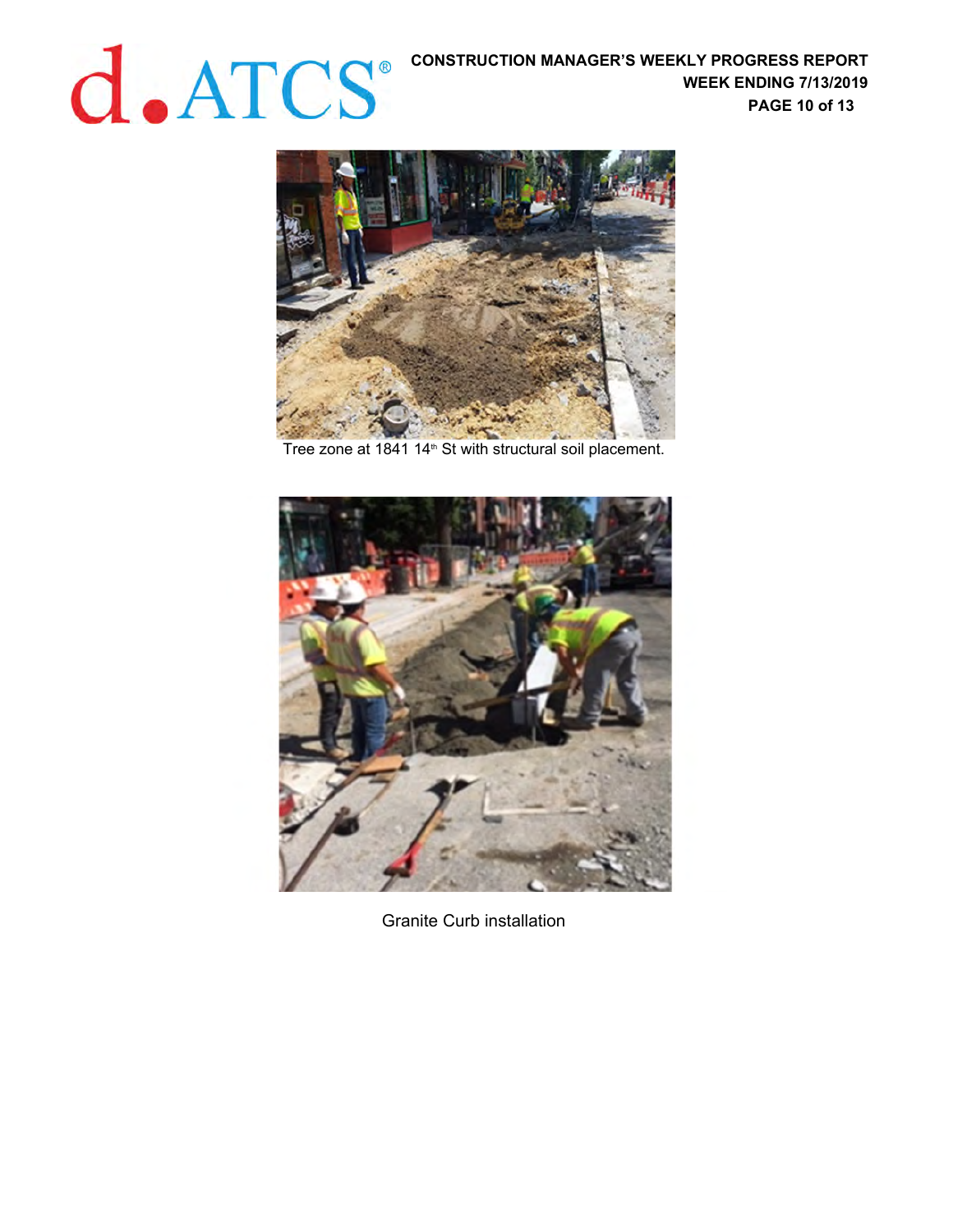

Cable pulling truck at SEC of 14<sup>th</sup> & RIA near M18 manhole.



Completion of 7 conductor cable nearing completion.



Valve casing at 12" gate valve installed by Omni Excavators